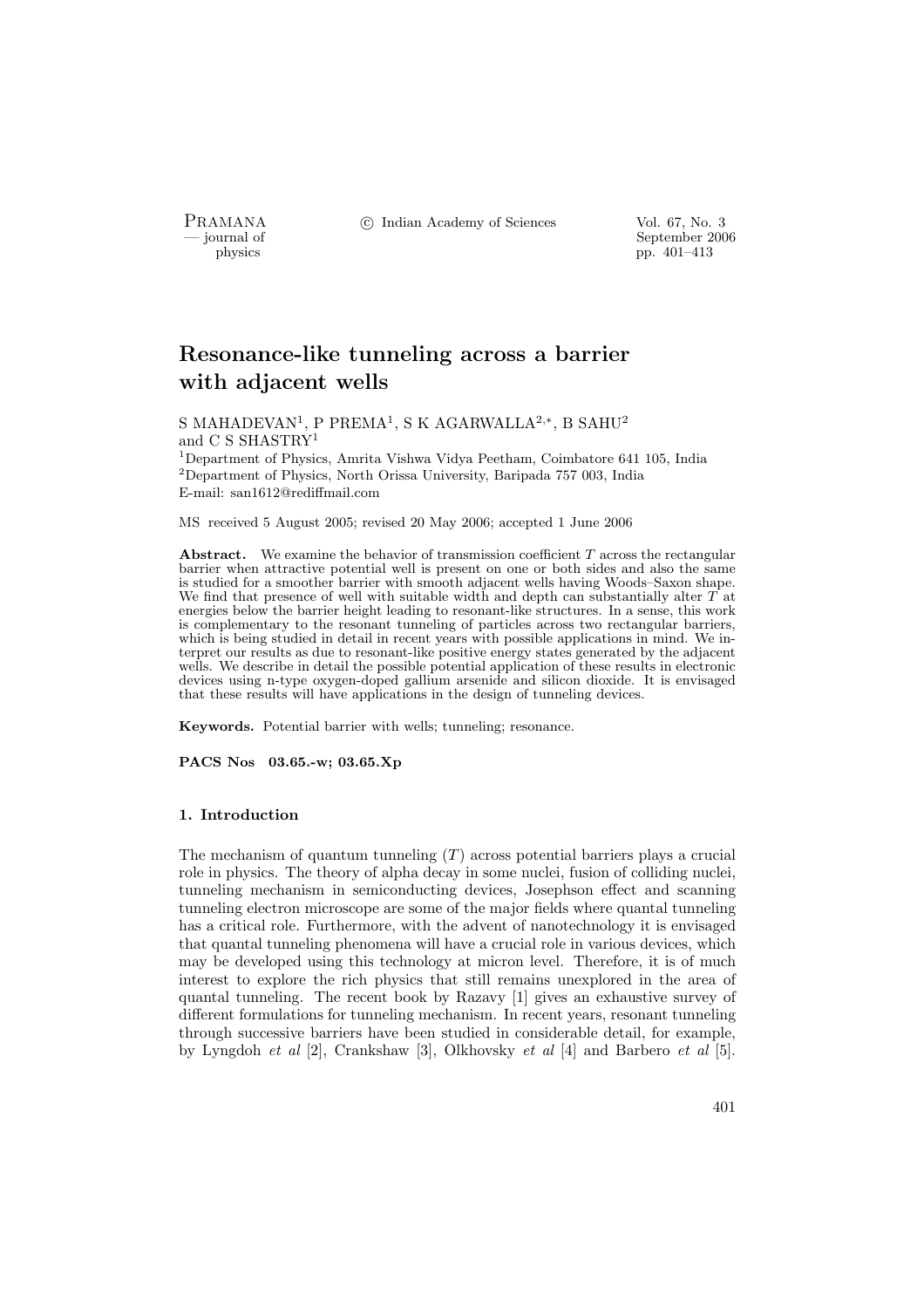In particular, this problem of resonant tunneling is useful in the study of time delay by the cold neutrons through the so-called neutron interference filter [6,7]. In this paper, we examine the role of the presence of attractive wells adjacent to the potential barrier in the behaviour of  $T$  below barrier energies. To the best of our knowledge, such a study and its significance are not reported in literature elsewhere.

In a sense, the problem we are considering is the counterpart of the problem of transmission across two potential barriers. In the latter case one studies  $T$ , resonance behaviour associated with it and tunneling time for a particle moving across the potential

$$
U(x) = \begin{cases} 0, & -\infty < x < 0 \\ U_1, & 0 < x < a; U_1 > 0 \\ U_2, & a < x < b; U_2 \le 0 \\ U_3, & b < x < c; U_3 > 0 \\ 0, & \infty > x > c. \end{cases}
$$
(1)

This is a well-studied case [2]. The potential pocket in the region  $a < x < b$ generates resonance-like tunneling at specific energies corresponding to resonance states of the pocket when T becomes close to unity. On the contrary, in this paper we examine the behaviour of the transmission across the potential given by

$$
U(x) = \begin{cases} 0, & -\infty < x < 0 \\ U_1, & 0 < x < a; U_1 < 0 \\ U_2, & a < x < b; U_2 > 0 \\ U_3, & b < x < c; U_3 < 0 \\ 0, & \infty > x > c \end{cases}
$$
 (2)

Clearly this has a barrier of height  $U_2$  having width  $(b-a)$  and has wells of depth  $U_1$ and  $U_3$  on either side. Naively speaking, if one takes into consideration only WKB type formula for  $T$  at energy  $E$  below the barrier height,  $T$  smoothly increases with  $E$  and  $T$  has dependence only on the barrier height and width. However, we consider it necessary to examine this problem more carefully by solving it exactly so that the role of attractive potential on one or both sides of the barrier can be determined. Then, we repeat a similar calculation for the case where barrier with adjacent wells has smooth continuous behaviour so that the general validity of our results can be ascertained. For this latter case we construct a potential having the form

$$
U(x) = \begin{cases} \frac{V_0}{1 + \exp\left(\left(|x| - x_0\right)/a\right)} - V_1, & |x| < 2x_0\\ \frac{-V_2}{1 + \exp\left(\left(|x| - x_2\right)/b\right)}, & |x| > 2x_0, \end{cases} \tag{3}
$$

where  $V_0 > 0$ ,  $V_1 > 0$ ,  $V_0 > V_1$  and  $x_2 > 2x_0$ . Here  $V_0$ ,  $V_1$ ,  $x_0$ ,  $x_2$ , a and b are adjustable parameters. Parameter  $V_2$  is fixed such that  $U(x)$  is continuous at  $x = 2x_0$ . This gives

$$
V_2 = \left[V_1 - \frac{V_0}{1 + \exp(x_0/a)}\right] [1 + \exp((2x_0 - x_2)/b)].\tag{4}
$$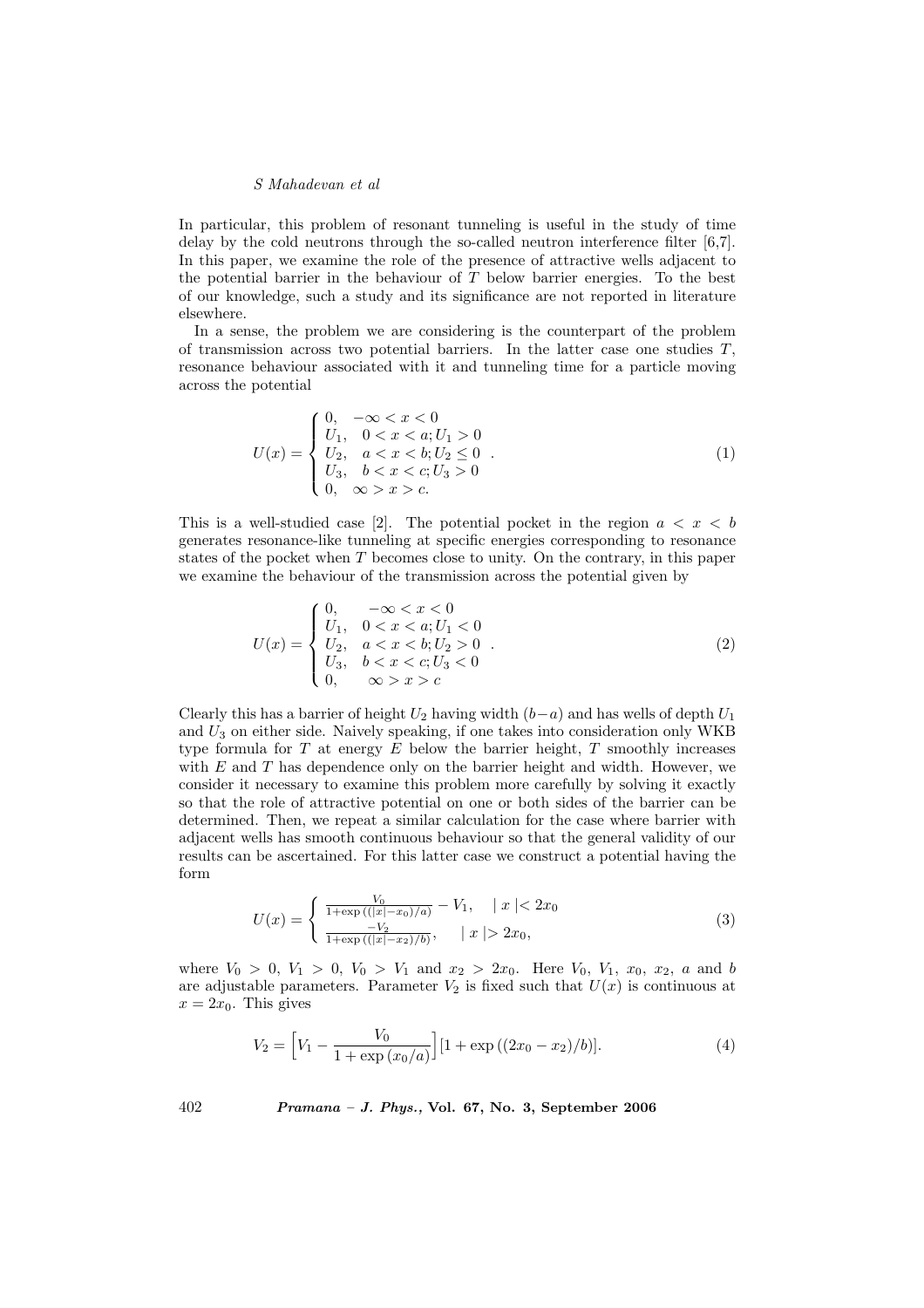Resonance-like tunneling across a barrier with adjacent wells



Figure 1. Plot of the smooth potential given by expression (3) with parameters  $V_0=6.5$ ,  $V_1=3.3$ ,  $x_0=0.4$ ,  $x_2=22x_0$ ,  $a=0.1$  and  $b=0.1$ .

In the above potential (3),  $V_0$  and  $x_0$  control the height and width of the barrier respectively. Similarly  $V_2$  and  $x_2$  are the depth and width parameters of the well. Slopes of the barrier and wells are adjusted by the parameters  $a$  and  $b$ . Also the half-width  $\bar{x}$  at the base of the barrier is given by

$$
| \bar{x} | = x_0 + a \ln \frac{(V_0 - V_1)}{V_1}.
$$
 (5)

In figure 1, the behaviour of the potential is schematically shown. In order to study the transmission coefficient  $T$  for this smooth potential  $(3)$ , we solve the time-independent Schroedinger equation numerically. The variation of  $T$  with the energy for both these potentials given by (2) and (3) gives interesting results below the barrier height.

We believe that these results would have potential applications. In this paper we describe the potential application of the concept of resonant tunneling in the design of novel electronic devices using the electrical properties of gallium arsenide and  $SiO<sub>2</sub>$ . In the emerging era of nanoscience these concepts will have wider applications.

In  $\S$ 2, we give details of the formulation of the problem for the calculation of  $T$ and also for tunneling time. In §3, we discuss the results of numerical calculations and conclusions based on them. In §4, we describe the application of the concept in the possible design of electronic device based on GaAs and  $SiO<sub>2</sub>$ .

# 2. Formalism

The time-independent Schroedinger equation for potential (2) in different regions and its general solutions are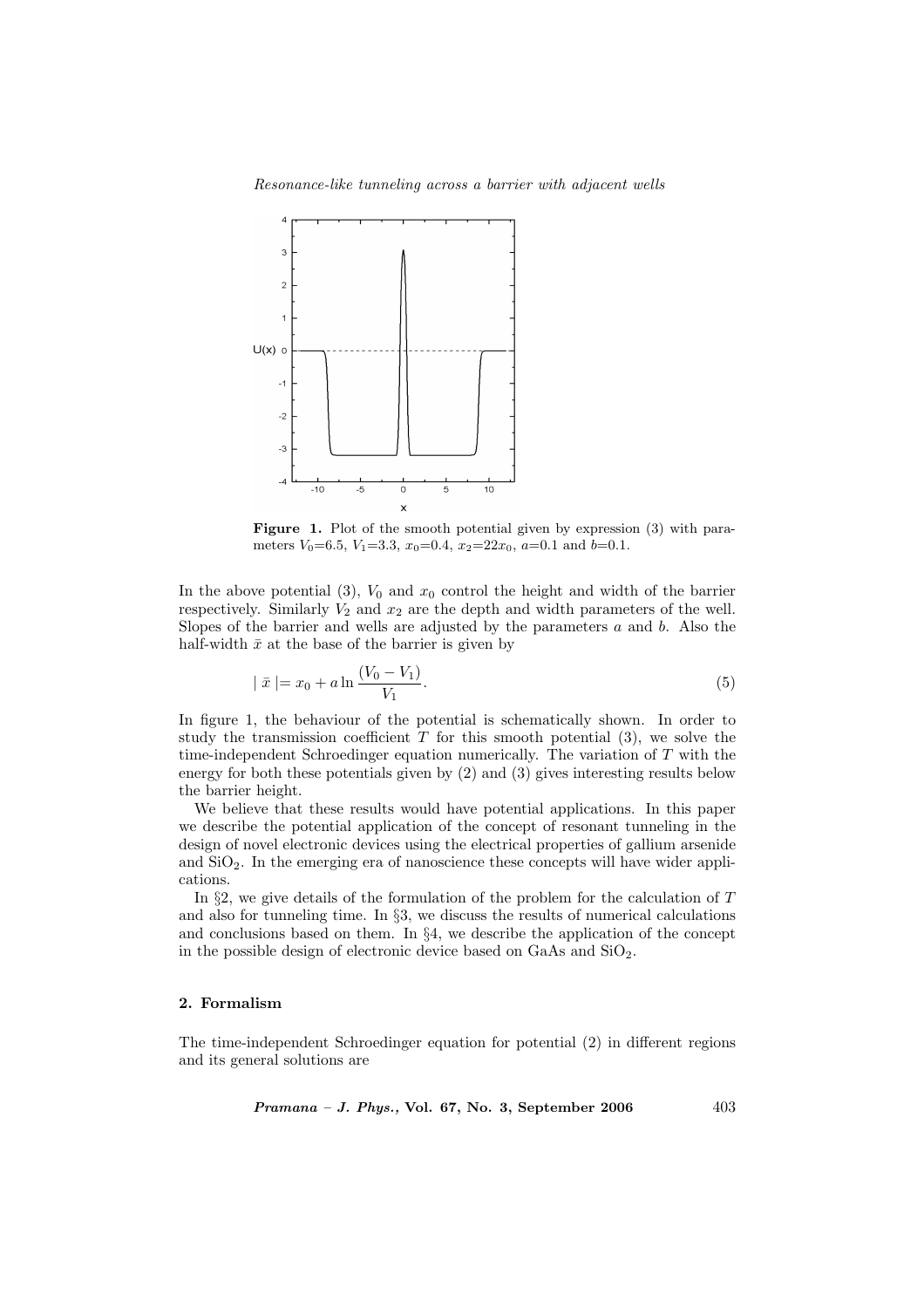Region I: 
$$
\frac{d^2\Psi}{dx^2} + k^2\Psi = 0, \text{ with } \Psi = Ae^{ikx} + Be^{-ikx}.
$$
 (6)

Region II: 
$$
\frac{d^2\Psi}{dx^2} + (k^2 - V_1)\Psi = 0, \text{ with } \Psi = Ce^{i\alpha x} + De^{-i\alpha x}. \quad (7)
$$

Region III: 
$$
\frac{d^2\Psi}{dx^2} + (k^2 - V_2)\Psi = 0, \text{ with } \Psi = Fe^{i\beta x} + Ge^{-i\beta x}. \quad (8)
$$

Region IV: 
$$
\frac{d^2\Psi}{dx^2} + (k^2 - V_3)\Psi = 0, \text{ with } \Psi = He^{i\gamma x} + Ie^{-i\gamma x}. \quad (9)
$$

Region V: 
$$
\frac{d^2\Psi}{dx^2} + k^2\Psi = 0, \text{ with } \Psi = Le^{ikx}.
$$
 (10)

In the above,  $V_i = \frac{2mU_i}{\hbar^2}$ ,  $k^2 = \frac{2mE}{\hbar^2}$ ,  $\alpha^2 = k^2 - V_1$ ,  $\beta^2 = k^2 - V_2$  and  $\gamma^2 = k^2 - V_3$ .  $\beta^2$  is negative when  $E < U_2$ .

We apply the continuity condition for  $\psi$  and its derivative at boundaries  $x = 0$ ,  $x = a, x = b, x = c$  and setting  $A = 1$ , we solve the resulting equations to get the following expressions for transmission amplitude  $L$  and reflection amplitude  $B$ . The results are

$$
L = [M_1 D_1 + M_2 D_2]^{-1},\tag{11}
$$

$$
B = [N_1 D_1 + N_2 D_2]/[M_1 D_1 + M_2 D_2].
$$
\n(12)

Here

$$
D_1 = e^{-i\beta b} e^{ikc} [(\beta + \gamma)(\gamma + k) e^{i\gamma(b-c)} + (\beta - \gamma)(\gamma - k) e^{-i\gamma(b-c)}]/(4\beta\gamma),
$$
  
\n
$$
D_2 = e^{i\beta b} e^{ikc} [(\beta - \gamma)(\gamma + k) e^{i\gamma(b-c)} + (\beta + \gamma)(\gamma - k) e^{-i\gamma(b-c)}]/(4\beta\gamma),
$$
  
\n
$$
M_1 = e^{i\beta a} [(k + \alpha)(\alpha + \beta) e^{-i\alpha a} + (k - \alpha)(\alpha - \beta) e^{i\alpha a}]/(4\alpha k),
$$
  
\n
$$
M_2 = e^{-i\beta a} [(k + \alpha)(\alpha - \beta) e^{-i\alpha a} + (k - \alpha)(\alpha + \beta) e^{i\alpha a}]/(4\alpha k),
$$
  
\n
$$
N_1 = e^{i\beta a} [(k - \alpha)(\alpha + \beta) e^{-i\alpha a} + (k + \alpha)(\alpha - \beta) e^{i\alpha a}]/(4\alpha k),
$$
  
\n
$$
N_2 = e^{-i\beta a} [(k + \alpha)(\alpha + \beta) e^{i\alpha a} + (k - \alpha)(\alpha - \beta) e^{-i\alpha a}]/(4\alpha k).
$$

Now the transmission and reflection probabilities are given by

$$
T = |L|^2
$$
,  $R = |B|^2$  and  $T + R = 1$ .

The average quantal time delay is calculated using the formula given in p. 355 of ref. [1]

$$
T_q = \frac{m}{\hbar k} \Big[ R \frac{\mathrm{d}\phi_r}{\mathrm{d}k} + T \frac{\mathrm{d}\phi_t}{\mathrm{d}k} \Big] = T_{qr} + T_{qt} \tag{13}
$$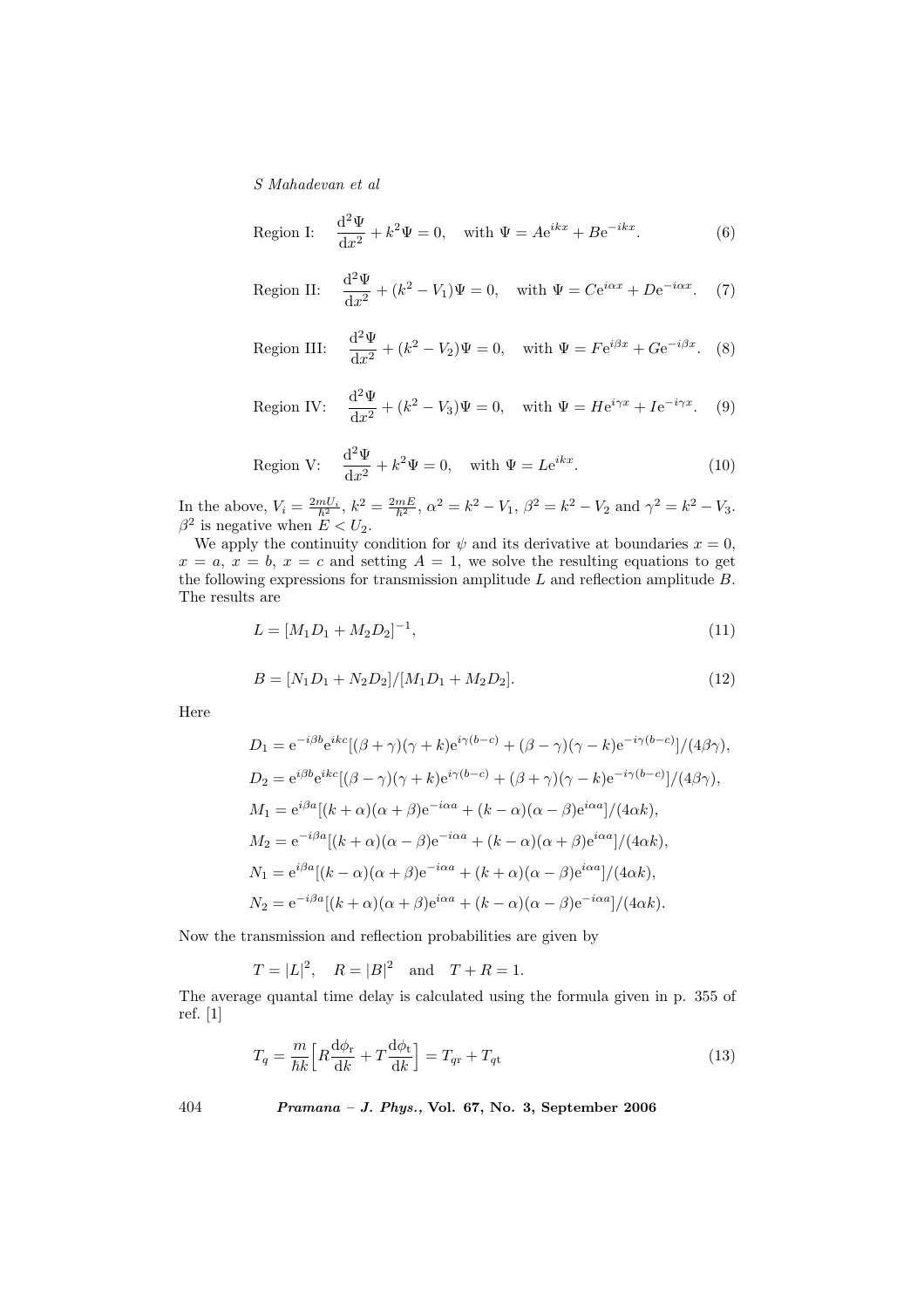where

$$
\frac{d\phi_r}{dk} = \frac{P_x \dot{P}_y - \dot{P}_x P_y}{|P|^2} \text{ and}
$$
\n
$$
P = B = P_x + i P_y = (P_x^2 + P_y^2)^{\frac{1}{2}} e^{i\phi_r}, \quad \phi_r = \tan^{-1}(P_y/P_x), \qquad (14)
$$
\n
$$
\frac{d\phi_t}{dk} = \frac{J_x \dot{J}_y - \dot{J}_x J_y}{|P|^2} \text{ and}
$$
\n
$$
J = L = J_x + i J_y = (J_x^2 + J_y^2)^{\frac{1}{2}} e^{i\phi_t}, \quad \phi_t = \tan^{-1}(J_y/J_x). \qquad (15)
$$

 $T_{qr}$  and  $T_{qt}$  are time delay associated with reflection and transmission.

# 3. Calculations and discussions

We study the variation of  $T$  with energy for barrier with and without adjacent wells. In the calculations, we have set  $2m=1$ ,  $\hbar^2=1$  and k is expressed in  $\mathring{A}^{-1}$ , energy and potential strength  $U_i$  are expressed in  $\mathring{A}^{-2}$  and lengths are expressed in  $A$ . We have done the calculations for the following cases:

- (A)  $U_1 = 0.0, U_2 = 3.0, U_3 = 0.0, a = 7, b = 7.5, c = 14.5$  (barrier only),
- (B)  $U_1 = -3.0, U_2 = 3.0, U_3 = 0.0, a = 7, b = 7.5, c = 14.5$  (barrier with one adjacent well),
- (C)  $U_1 = -3.0, U_2 = 3.0, U_3 = -3.0, a = 7, b = 7.5, c = 14.5$  (barrier with one well each on either side).

It may be noted that if these cases are treated as tunneling of electrons across barrier with adjacent wells, the height of the barrier  $U_2 = 3 \text{ Å}^{-2}$  corresponds to 11.4 eV. The conversion factor from  $\AA^{-2}$  unit to eV unit is 3.816. In figure 2, we show the variation of T as a function of energy  $E = k^2$ . When  $E < U_2$  the presence of one well generates two peaks in  $T(B)$ , which is significantly larger as compared to the T when no adjacent wells are present (A). When a well is added to either side of the barrier (C) these peaks rise still higher, the one at lower energy approaching close to unity. This is a peculiar result, which establishes that it is possible to substantially enhance T at below barrier energies by setting up attractive wells on one or both sides of the barrier. This should be compared with the behaviour of T across two successive rectangular barrier [2] given by (1). There, it is known that T gets high peaks corresponding to the resonant states of the pocket trapped in between two barriers. Now we have to visualize the reason behind the somewhat unexpected sharp rise in  $T$  when attractive potentials on one or both sides of the barrier are present. We offer the following explanations for this:

Let us treat the wells on either sides as a kind of 1D box of widths a and  $(c - b)$ . We know that in the case of infinite 1D box of width  $L = a = (c - b) = 7.0$ and depth  $U = -3.0$  the energy levels are  $E = (n^2 \pi^2 / L^2) + U$  in the system of units chosen. First few levels are at positions  $E = -2.798, -2.195, -1.188, 0.222$ , 2.035, 4.25,.... In the case of finite wells that we study the corresponding negative energy states, and resonance-like low energy positive energy states can be expected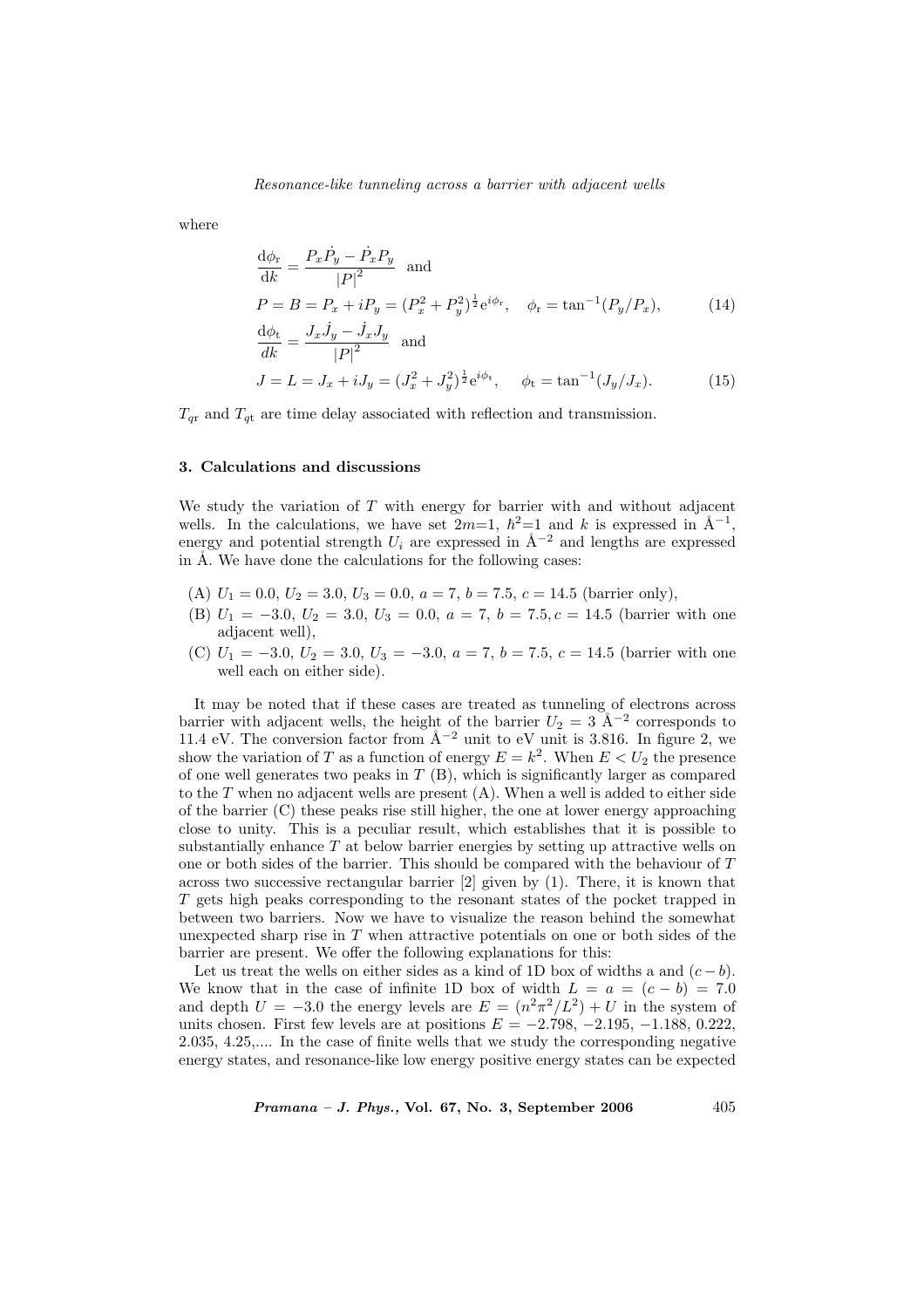

**Figure 2.** The transmission co-efficient T with energy  $E(\hat{A}^{-2})$  is plotted in A, B and C for a rectangular barrier with parameters  $U_2 = 3$   $\AA^{-2}$  and  $b-a = 0.5$  Å, for a rectangular barrier with one adjacent well with parameters  $U_1 = -3 \text{ \AA}^{-2}, U_2 = 3 \text{ \AA}^{-2}, a = 7 \text{ and } b - a = 0.5, \text{ and for a rectangular}$ barrier with two adjacent wells with parameters  $U_1 = -3 \text{ Å}^{-2}$ ,  $U_2 = 3 \text{ Å}^{-2}$ ,  $U_3 = -3 \text{ Å}^{-2}$ ,  $a = 7$ ,  $b = 7.5$  and  $c = 14.5$ , respectively.

to be close to these values. The first two positive energy states of infinite well are at 0.222 and 2.035, and therefore, these correspond approximately to the position of the peaks in figure 2 at  $E = 0.50$  and 2.3, respectively. Hence, we can state that the peaks in T below barrier are related to the positive energy resonance-like states of the wells. This means the peaks in T roughly correspond to resonant-like positive energy states generated by the two wells. The presence of two identical wells on either side of the barrier further enhances the importance of these states in the tunneling process. Thus,  $T$  across a barrier at below barrier energy shows peaks corresponding to resonant-like positive energy states generated by the wells. Therefore, we conclude that it is possible to significantly alter and control  $T$  below the barrier by suitably adjusting the well parameters. This feature, we believe, should be of importance in the design of novel tunneling devices.

In figure 3, we examine the effect of variation of  $T$  when the width of the barrier is increased. In this figure we show the variation of  $T$  when width of the barrier is increased from  $0.5$  (A) to  $1.0$  (B) and we find that there is a substantial reduction in peak heights when width of the barrier is increased. This, however, is quite as expected.

In order to further substantiate the fact that it is indeed the states associated with wells that generate sub-barrier peaks in  $T$ , we examine the problem of transmission across an attractive rectangular well with width  $a = 7 \text{ Å}$  and depth  $V_0 = 3 \text{ Å}^{-2}$ . Transmission co-efficient  $T$  for an attractive rectangular well is given as

$$
T = \left[1 + \frac{(k_1^2 - k^2)^2 \sin^2 k_1 a}{4k_1^2 k^2}\right]^{-1},\tag{16}
$$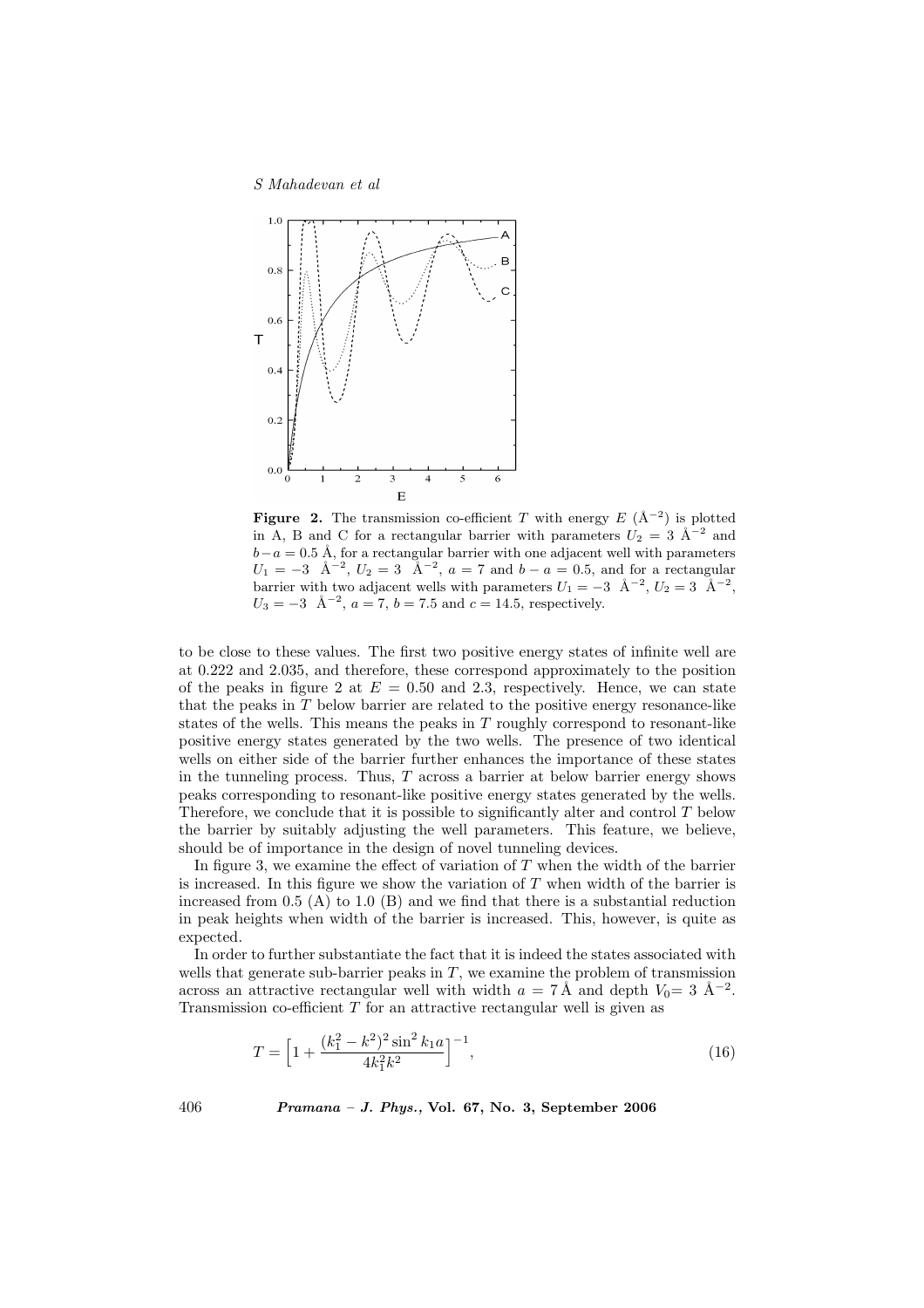Resonance-like tunneling across a barrier with adjacent wells



**Figure 3.** Plot of transmission co-efficient T with energy  $E(\hat{A}^{-2})$  for a rectangular barrier with different widths having two similar adjacent attractive wells.



**Figure 4.** Plot of transmission co-efficient T with energy  $E(\hat{A}^{-2})$  for an attractive rectangular well.

where  $k_1 =$ p  $(E + V_0)$ . In figure 4, we show the variation of this T as a function of energy. The corresponding infinite well of this width and depth 3.0 generates states at energies  $(\frac{n^2\pi^2}{L^2} - 3)$  and these are given by  $-2.7986, -2.1944, -1.1874, 0.2224,$ 2.035, 4.2504 and 6.868 etc. It is clear that the positive energy states here are very close to the peak positions of T. Figures 2 and 3 should indeed be associated with the positive energy resonance-like states generated by the attractive adjacent wells.

In order to confirm that the above pattern of variation of  $T$  at sub-barrier energy is present for continuous barrier with smoother adjacent wells, we repeat the

 $Pramana - J. Phys., Vol. 67, No. 3, September 2006  $407$$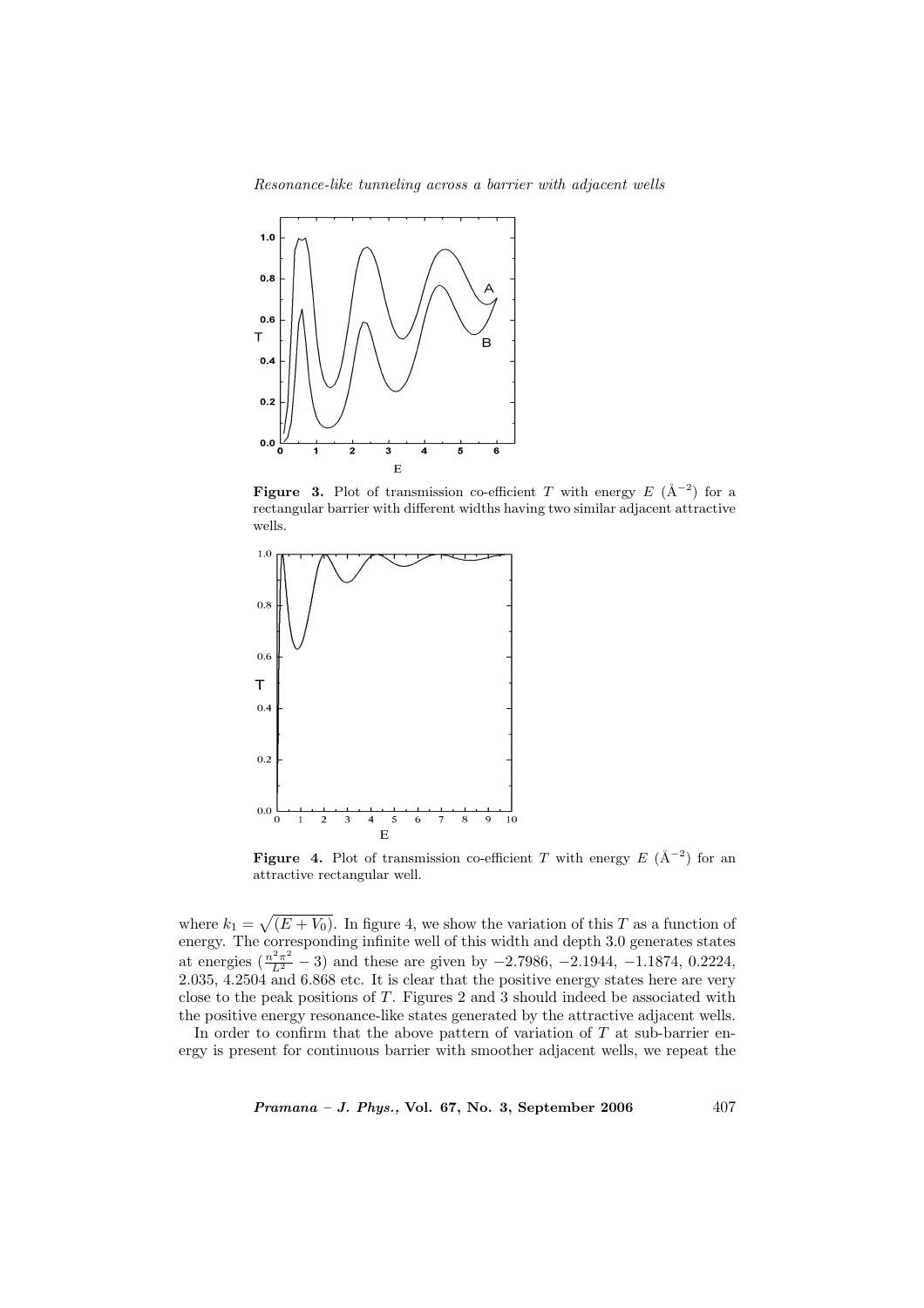

**Figure 5.** The transmission co-efficient T with energy  $E(\hat{A}^{-2})$  is plotted in A, B and C for a smooth barrier, a smooth barrier with one adjacent well and a smooth barrier with two adjacent wells with parameters  $V_0 = 6.5, V_1 = 3.3$ ,  $x_0 = 0.4$ ,  $x_2 = 22x_0$ ,  $a = 0.1$  and  $b = 0.1$  respectively.

calculations of T for the potential given by (3) with the parameters  $V_0 = 6.5$ ,  $V_1 = 3.3, x_0 = 0.4, x_2 = 22x_0, a = 0.1$  and  $b = 0.1$  (figure 1). The transmission co-efficient  $T$  is calculated numerically by solving the Schroedinger equation with the required boundary conditions. The variation of  $T$  as a function of energy is shown in figure 5 with label C. This figure also includes corresponding results for the smooth single barrier without adjacent wells and a smooth barrier with one adjacent well denoted by A and B, respectively. We observe that the below barrier enhancement as well as oscillations in T due to the presence of smooth well on one or both sides of the smooth barrier is quite consistent with the results of the rectangular barrier case shown in figure 2. The sub-barrier peak in this case is very prominent in figure 5 at energy around  $E = 0.6$  and the second peak at around  $E = 2.0$  is not higher than the corresponding results of barrier without wells. However, it should be stressed that by adjusting well and barrier parameters the second peak also can be made higher as in the corresponding case in potential (2).

A resonant-like state giving rise to peaks in  $T$  is also characterized by the concept of time delay  $T_q$  (13) in the transmitting wave. From eq. (13) it is clear that the sign of  $T_{qr}$  and  $T_{qt}$  depend on the derivatives,  $d\phi_r/dk$  and  $d\phi_t/dk$  respectively. It is also known that for an attractive well time delay can be negative [8]. One may term it as time advance. Such a feature is present in three-dimensional scattering also [9]. In figure 6 we depict the variation of  $T_q$ ,  $T_{qr}$  and  $T_{qt}$  in the relevant energy range for the case  $U_1 = -3.0, U_2 = 3.0, a = 7, b = 7.5, c = 14.5$ . In this case  $T_{qt}$  < 0,  $T_{qr}$  > 0,  $T_q$  > 0. The tunneling particle is assumed to be electron. The broad peak,  $T_{qt}$  corresponds to the peak in T. The total time  $T_q$  has a peak at  $E =$ 0.312. This time delay estimate is important in designing the potential application of the concept of resonance tunneling to devices.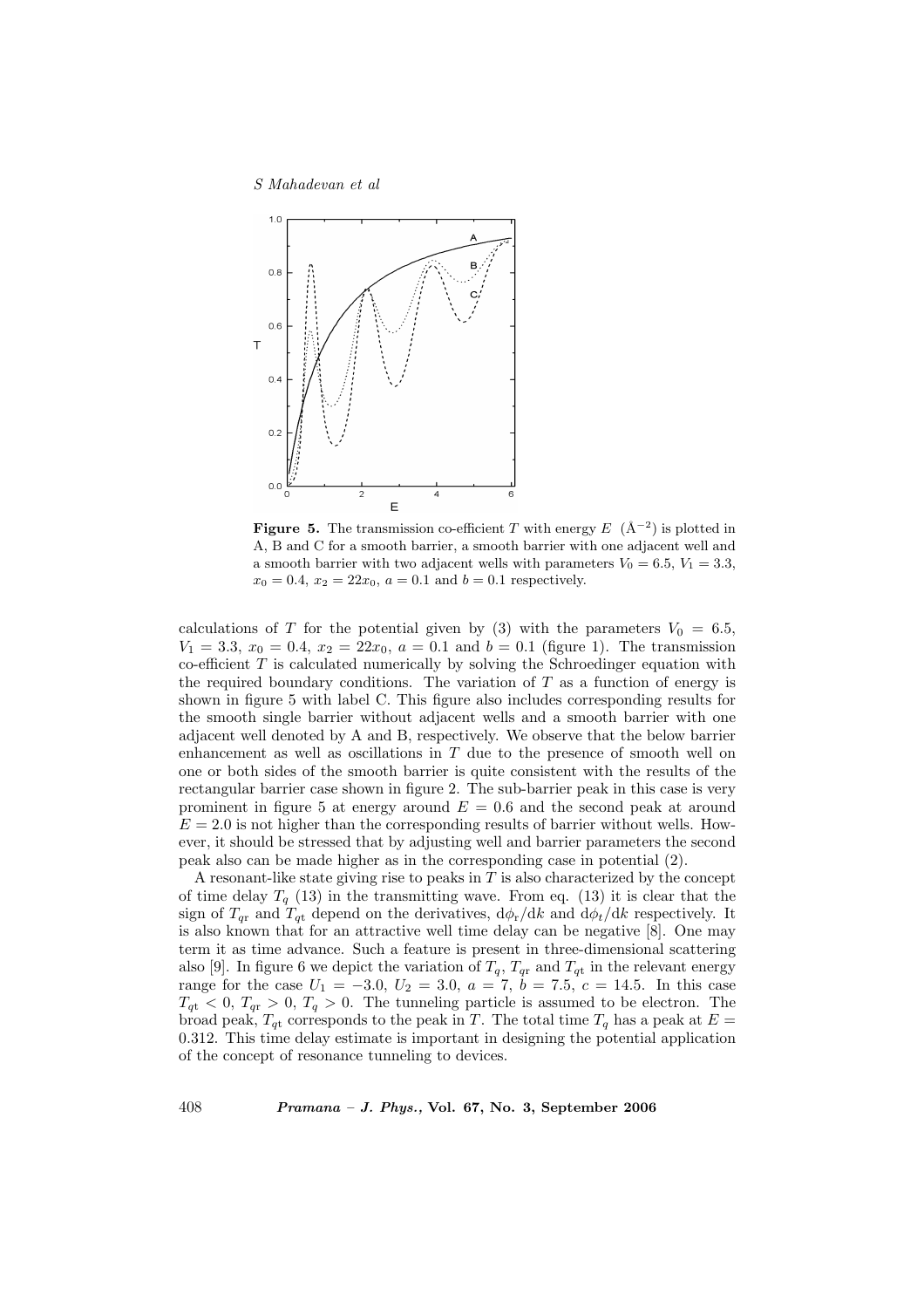Resonance-like tunneling across a barrier with adjacent wells



**Figure 6.** Variation of time in second with energy  $(E)$  in  $\AA^{-2}$  for the potential parameters  $U_1 = -3.0, U_2 = 3.0, U_3 = 0.0, a = 7, b = 7.5$  and  $c = 14.5$ .

Based on the above set of calculations we conclude that barrier penetration at sub-barrier energies can be substantially enhanced and controlled selectively in specific energy regions by the presence of adjacent wells giving rise to resonancelike peaks. We believe that such a phenomena should be of use in the design of novel tunneling devices.

# 4. Applications of resonance tunneling

The above calculations clearly show that for a tunnel structure with adjacent well on both sides of the barrier (A, B in figure 3), at resonance, all the electrons possessing certain values of energy can be transported across the barrier to produce a current flow. An external electric field applied across the structure accomplishes supply of the energy required for electrons to tunnel through the barrier. The electric field can be adjusted to obtain maximum  $T$  (resonance peak) or minimum  $T$ ; thus a tunnel device can effectively perform a logic operation or can be used to function as an electronic on/off switch. The external electric field can be a power supply or a variable signal source such as a thermal or optical sensor whose signal can be employed to pump electrons across the barrier to the desired load. The goal of this section is geared towards assessing the possibility of utilizing semiconductor– insulator structure for the tunnel device. A novel approach is to take advantage of the deep levels (which are not recombination center) inherent to some doped semiconductors and use them as potential wells because of their attractive property to electrons.

In order to design and construct such a tunnel device employing the above principle, one needs to utilize a material which provides with electron states that can perform the function of potential well that is attractive to electrons. We have chosen semi-insulating high resistivity  $(1.0 \times 10^8 \Omega$ -cm) n-type oxygen-doped gallium arsenide  $(GaAs(O))$  for this purpose. This material is known to have [10] a deep level located at energy  $(E_t)$  of 0.75 eV below the bottom of the conduction band  $(E_c)$ . It is well-known to exhibit trapping effects in devices such as transistors, photo-conductors and Schottky-barrier diodes made using GaAs(O), all attributed to oxygen. Since traps attract electrons they function as potential wells. Thin films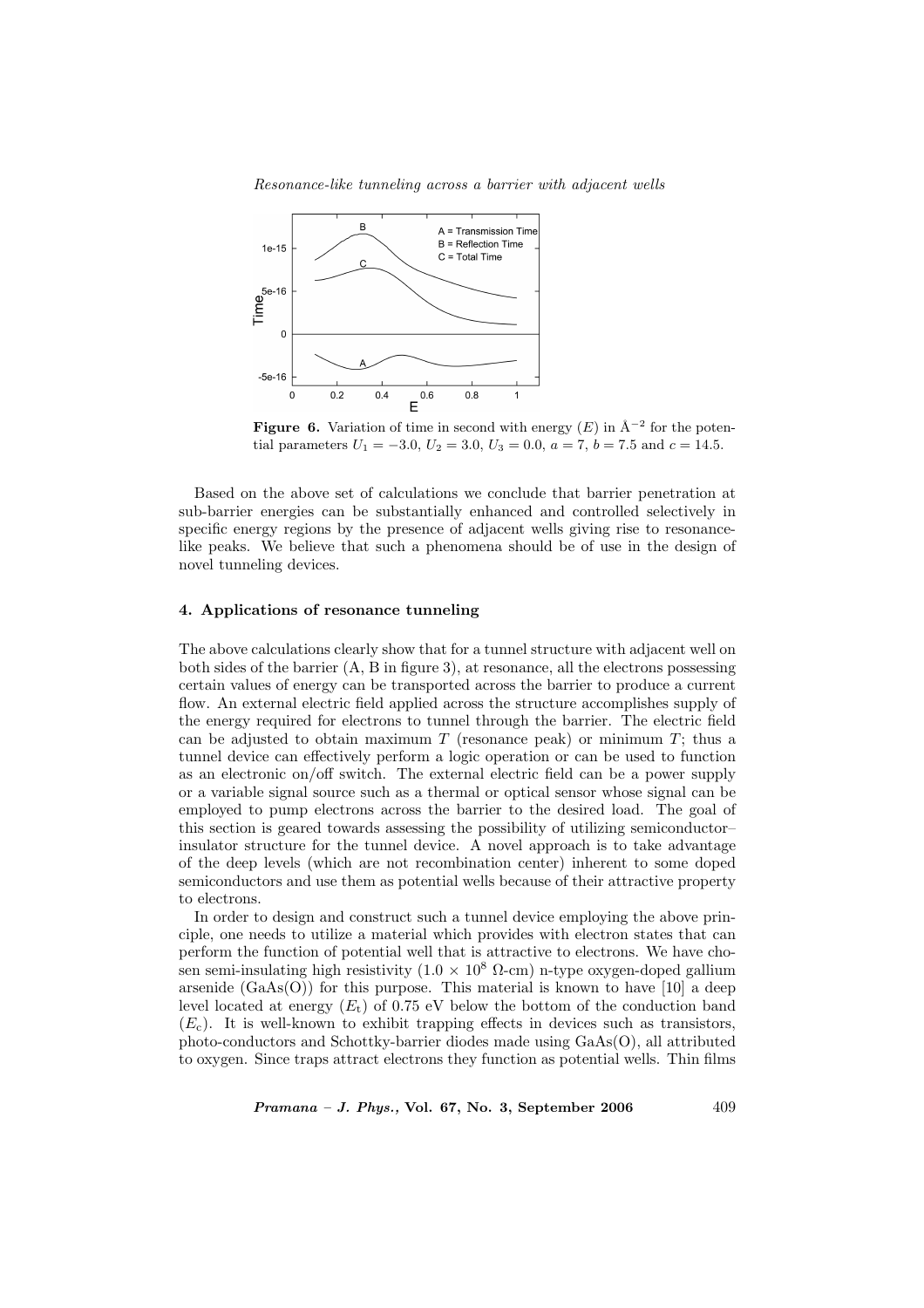of oxygen-doped GaAs with precise thickness can be prepared easily with in-situ doping employing molecular epitaxy. In the conceptual design, the device consists of high resistivity  $(1.0 \times 10^{14} \Omega \text{-cm})$  silicon dioxide (SiO<sub>2</sub>) sandwiched between two layers of GaAs(O). For this structure we first examine if one can achieve resonance with such shallow potential wells. Evaluation of the band parameters of  $GaAs(O)$ and  $(SiO<sub>2</sub>)$  enables one to locate zero energy reference for the structure. For gallium arsenide [11], using electron mobility value of  $8.5 \times 10^3$  cm<sup>2</sup>/(Vs) and electron effective mass ratio  $(m^*/m_0)$  of 0.07, the electron density in the conduction band is calculated to be 7.6  $\times$  10<sup>6</sup> cm<sup>-3</sup> and the Fermi level ( $E_{\rm f}$ ) is located at 0.62 eV below  $E_c$ . In the case of silicon dioxide [12], using an electron mobility value of 20  $\text{cm}^2/(\text{Vs})$ , and  $(m^*/m_0)$  ratio of 1, the electron density is calculated to be 3.1  $\times$  $10^3$  cm<sup>-3</sup>. Therefore  $E_f$  is located at 0.92 eV below  $E_c$  of SiO<sub>2</sub>. When GaAs(O) is brought into intimate contact with  $SiO<sub>2</sub>$  on both sides, the resulting electron energy levels are similar to the case in which a potential well exists on both sides of the barrier. For simplicity, we will consider an ideal abrupt junction on both sides of the barrier with rectangular wells. In thermal equilibrium,  $E_f$  in both materials should coincide. Under this circumstance, taking the position of  $E_f$  as the reference, the deep level or potential well depth is  $(E_f - E_t) = 0.62 - 0.75 = -0.13$  eV and the height of the barrier for electrons in  $SiO<sub>2</sub>$  is 0.92 eV with respect to  $E<sub>f</sub>$ . In the proposed structure, the electrons on the side of  $GaAs(O)$  above  $E_f$  experience an attractive force towards the well of depth 0.13 eV and also face a barrier of height  $0.92$  eV for the transport into  $SiO<sub>2</sub>$ . Calculations are performed for the specific case of wells on both sides of the barrier taking  $U_1 = -0.13 \text{ eV}, U_2 = 0.92 \text{ eV}$  and  $U_3 = -0.13$  eV. One may notice that potential well depth and barrier height is one percentage and eight percentage respectively, of the values used in §3. In order to determine if resonance occurs when practically attainable minimum widths are used for well and barrier, we examined the behaviour of the structure using different barrier and well widths. The calculations are confined to the case of equal well width on both sides of the barrier.

Now we discuss numerical results of figures 7 and 8. Table 1 contains relevant data pertaining to these figures. Figure 7 shows  $T$  as a function of electron energy E for three values of barrier widths and fixed value of well width  $(5 \text{ Å})$ . Curve A corresponds to barrier width of 0.5 Å. A single resonance peak with  $T = 1$ occurs at  $E = 110$  MeV. At higher E values T exhibits a minimum before it increases. The curve B corresponds to barrier thickness of  $1 \text{ Å}$  and the peak value of  $T = 1$  occurs at  $E = 49.5$  MeV. Curve C shows the result for the case with a barrier width of 5 Å. One can notice a small resonance type peak at  $20.8 \text{ MeV}$ with  $T < 0.10$ . For E beyond this value the curve behaves similar to the case of a barrier without an adjacent well (curve A of figure 2). This is expected because the thermal energy of electrons is 25.8 MeV. This influences the electron density, which in turn results in electron collisions. This modifies the number and energy of electrons that participate to produce resonance. It is possible to obtain the value of  $T = 1$  if the device is cooled to 100 K or lower. In all the cases the E values at which peak occurs are lower than  $U_1$ .

The effect of varying the well widths is also evaluated to estimate the minimum width required for resonance. Figure 8 shows the results with well width as parameter for barrier width of  $0.5 \text{ Å}$  and  $1 \text{ Å}$ . Curves A and B correspond to well width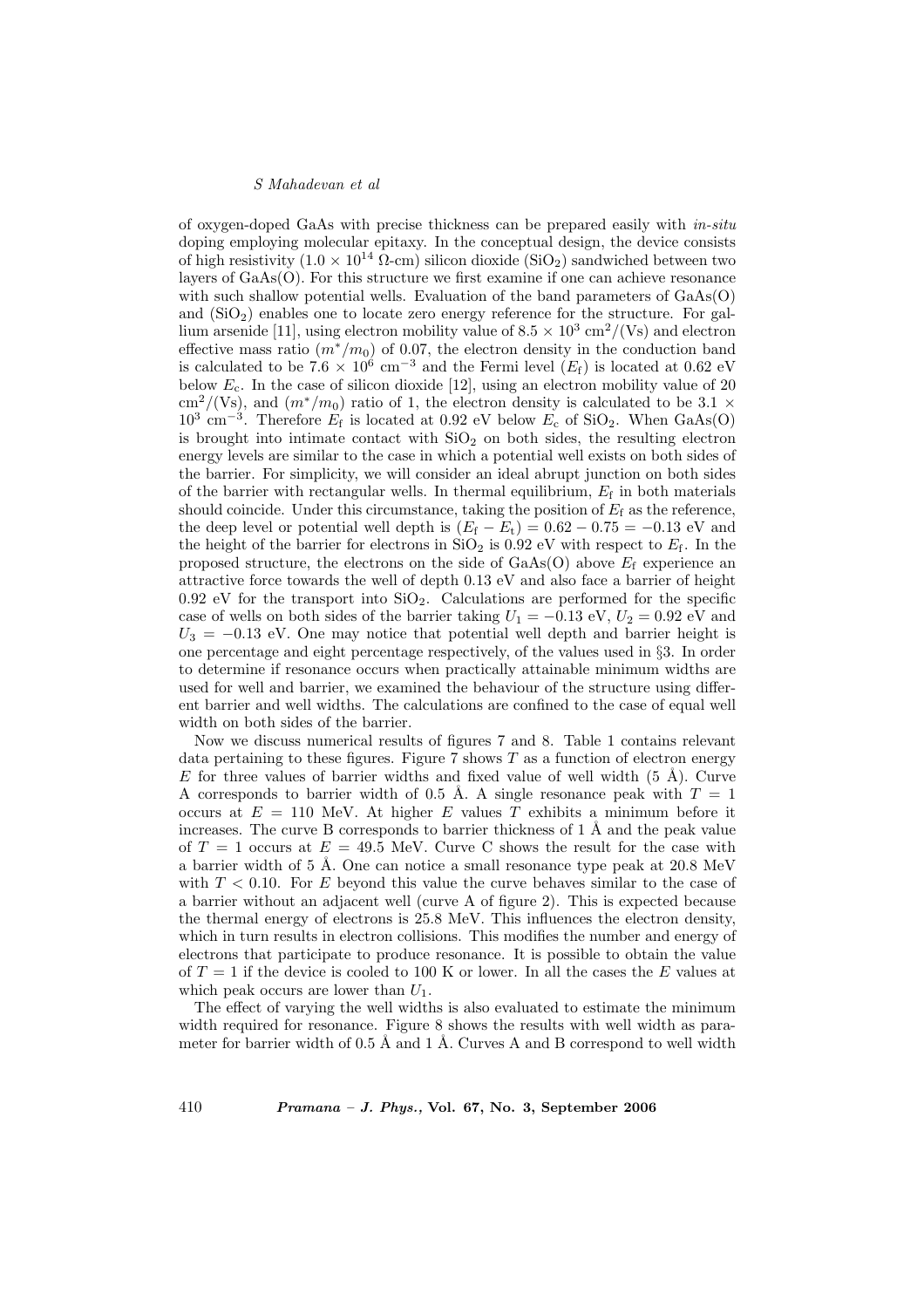Resonance-like tunneling across a barrier with adjacent wells



**Figure 7.** Variation of transmission coefficient  $(T)$  with energy to various potential parameters (see also table 1) (A)  $U_1 = -0.13, U_2 = 0.92, U_3 = -0.13,$  $a = 5, b = 5.5$  and  $c = 10.5$ ; (B)  $U_1 = -0.13, U_2 = 0.92, U_3 = -0.13, a = 5,$  $b = 6$  and  $c = 11$ ; (C)  $U_1 = -0.13, U_2 = 0.92, U_3 = -0.13, a = 5, b = 10$  and  $c = 15$ .



**Figure 8.** Variation of transmission coefficient  $(T)$  with energy to various potential parameters (see also table 1) (A)  $U_1 = -0.13, U_2 = 0.92, U_3 = -0.13,$  $a = 2, b = 2.5 \text{ and } c = 4.5;$  (B)  $U_1 = -0.13, U_2 = 0.92, U_3 = -0.13, a = 2,$  $b = 3$  and  $c = 5$ ; (C)  $U_1 = -0.13, U_2 = 0.92, U_3 = -0.13, a = 5, b = 5.5$  and  $c = 10.5$ ; (D)  $U_1 = -0.13, U_2 = 0.92, U_3 = -0.13, a = 5, b = 6$  and  $c = 11$ ; (E)  $U_1 = -0.13, U_2 = 0.92, U_3 = -0.13, a = 7, b = 7.5$  and  $c = 14.5$ .

of 2 Å. No sharp resonance is observed in these. These behave similar to figure 2 as if no wells are present which is a typical tunneling behaviour of a metal–insulator type structure. This is somewhat expected because of the thinness of well width. Curves C and D correspond to a well width of  $5 \text{ Å}$  and barrier width  $0.5 \text{ Å}$  and  $1$ Å, respectively. In this case resonance was found to occur at E values of 110 and 49.5 MeV, respectively with  $T = 1$  in both cases. Curve E shows the result when the well width is increased to 7 Å and keeping the barrier width at 0.5 Å. A sharp resonance was found to occur at 30 MeV with  $T = 0.999$ . These results show that a minimum well width is required to generate resonance.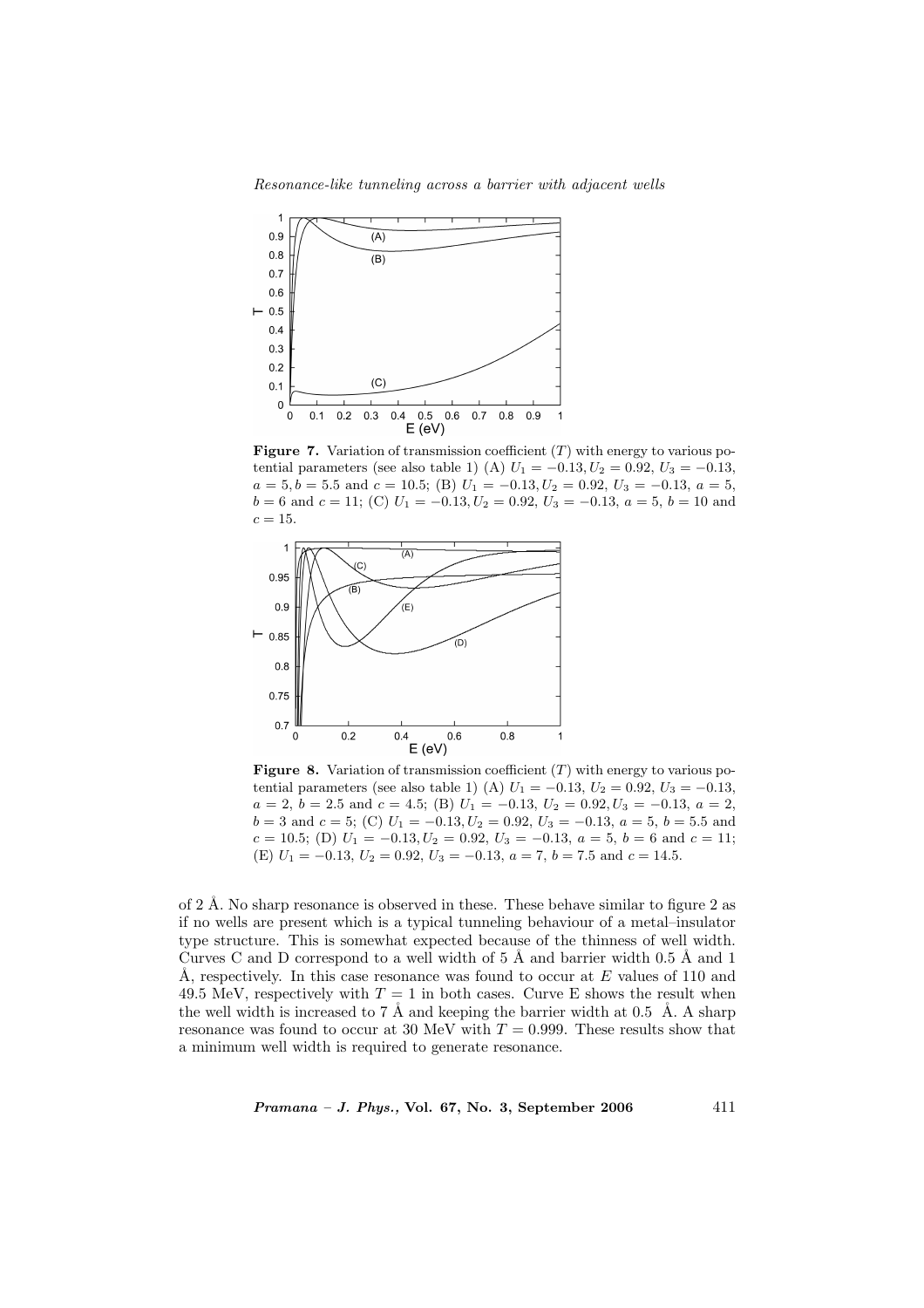Table 1. Transmission coefficient  $(T)$ , reflection coefficient  $(R)$ , reflection time  $(R_t)$ , transmission time  $(T_t)$  and total time delay  $(T_T)$  for different potential parameters.

| Potential<br>parameters<br>$U_1 = -0.13$ eV Resonance<br>$U_2 = 0.92$ eV |                                             |          |                                                                   |                                                                               |                 |                           |                       |
|--------------------------------------------------------------------------|---------------------------------------------|----------|-------------------------------------------------------------------|-------------------------------------------------------------------------------|-----------------|---------------------------|-----------------------|
| $U_3 = -0.13$ eV                                                         | energy<br>(eV)                              | Т        | $_{R}$                                                            | $T_{\rm t}$                                                                   | $R_{\rm t}$ (s) | $T_{\rm T}$ (s)           | Remarks               |
| $a=5, b=5.5$<br>$c = 10.5$                                               | 0.110                                       | $1.00\,$ |                                                                   | $\langle 0.4989e-04 \ -0.234e-14 \ 0.2301e-21 \ -0.234e-14 \ \rangle$         |                 |                           | Figure 7<br>(Curve A) |
| $a = 5, b = 6$<br>$c=11$                                                 | 0.0495                                      | 1.00     |                                                                   | $\langle 0.112e-04 \quad -0.419e-14 \quad 0.188e-18 \quad -0.419e-14 \rangle$ |                 |                           | Figure 7<br>(Curve B) |
| $a = 5, b = 10$<br>$c=15$                                                | 0.0208                                      | 0.074    | 0.9259                                                            | $0.9427e-15$                                                                  |                 | $0.4335e-13$ $0.4430e-13$ | Figure 7<br>(Curve C) |
| $a = 2, b = 2.5$<br>$c=4.5$                                              | 0.1524<br>No sharp<br>resonance<br>observed | 1.0      |                                                                   | $< 0.1525e-7$ $-0.2002e-15$ 0.8294e-23 0.2002e-15                             |                 |                           | Figure 8<br>(Curve A) |
| $a = 2, b = 3$<br>$c=5$                                                  | No<br>resonance<br>observed                 |          |                                                                   |                                                                               |                 |                           | Figure 8<br>(Curve B) |
| $a=5, b=5.5$<br>$c = 10.5$                                               | 0.110                                       | 1.0      |                                                                   | $< 0.4989e-4$ $-0.234e-14$ $0.2301e-21$ $-0.234e-14$                          |                 |                           | Figure 8<br>(Curve C) |
| $a = 5, b = 6$<br>$c=11$                                                 | 0.0495                                      | $1.0\,$  |                                                                   | $\langle 0.112e-04 \rangle$ $-0.419e-14 \rangle$ 0.188e-18 $-0.419e-14$       |                 |                           | Figure 8<br>(Curve D) |
| $a = 7, b = 7.5$<br>$c = 14.5$                                           | 0.03                                        |          | $0.999 < 0.6613$ e-04 $-0.1045$ e-13 $0.2377$ e-20 $-0.1045$ e-13 |                                                                               |                 |                           | Figure 8<br>(Curve E) |

Finally, these calculations show that it is possible to generate resonance using shallow wells also although the number of resonance peaks are much less than that for deep wells. One may notice that the  $E$  values at which resonance occurs are low, much less than 1.0 eV. The tunneling time is found to be  $1.0 \times 10^{-14}$  or less. The low values of  $E$  at the resonance peak suggest that only very low applied field is needed to supply the energy to electrons to generate resonance. Such low energy and fast tunnel time are the added benefits of this device for fast switching and signal detection applications including daylight activated lighting system, when used in conjunction with a photocell. Judging from this analysis, it is possible that any semiconductor with single deep level, which is not a recombination center, can be utilized as an efficient potential well.

We believe that the currently emerging nanofilm technology can be effectively employed to fabricate these devices.

# Acknowledgments

The authors are grateful to Dr P S Nayar for his interest, guidance and discussion by correspondence, on the possible application of the phenomena of sub-barrier resonance tunneling.